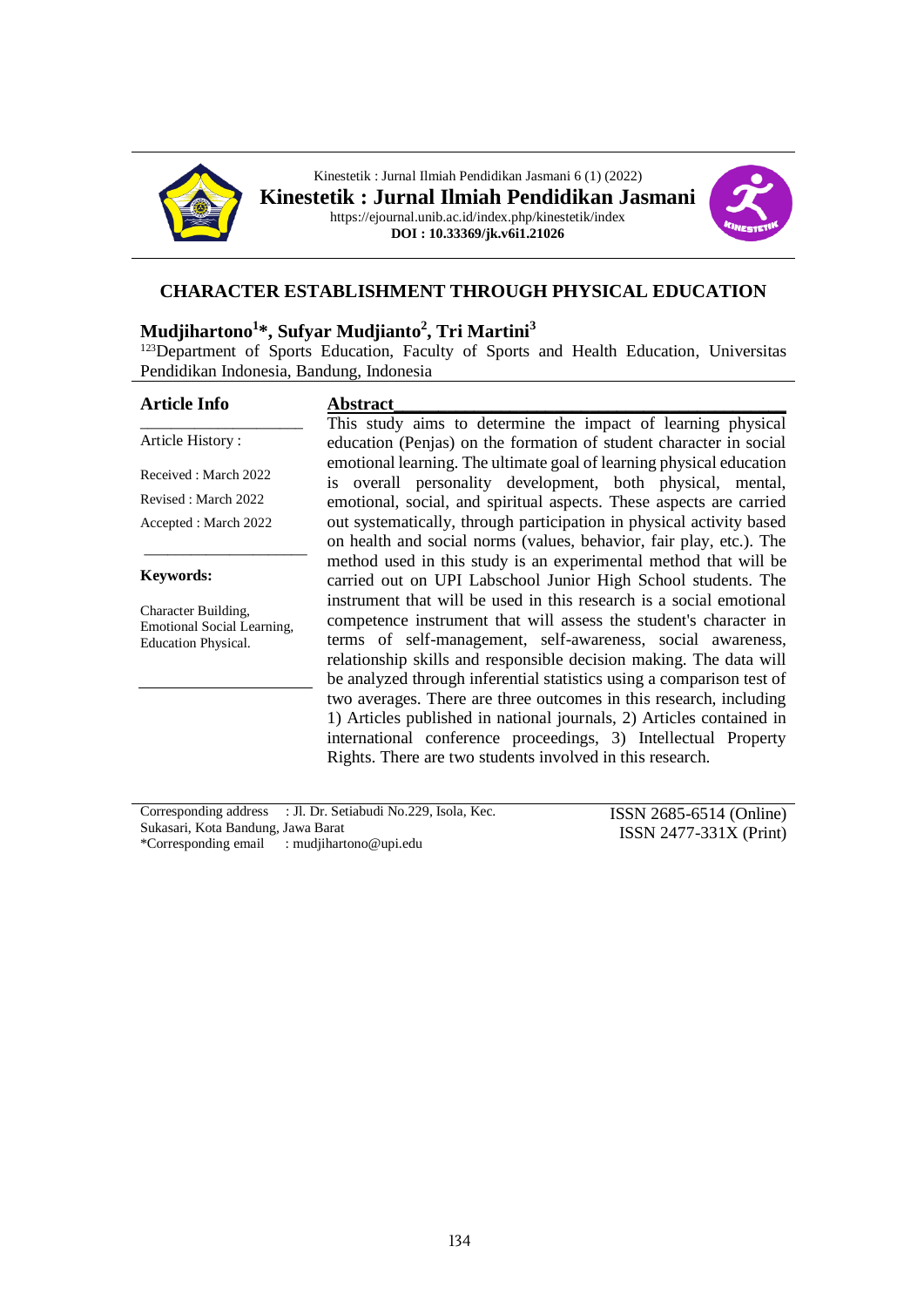### **INTRODUCTION**

Physical education subjects are compulsory subjects that are carried out in addition to other subjects at school. The Law of the Republic of Indonesia No. 20 of 2003 concerning the National Education System, states that one of the educational activities that must be carried out is the physical education program. In other words, the study of physical education is one vehicle to achieve educational goals in all components of the national education system. Physical education as one of the sub-systems of education that must be taught in schools has a very central important role in the formation of a complete Indonesian human being. Physical education subjects cannot be separated from other subjects so that they make a positive contribution to the growth and development of students so that general educational goals can be achieved. To achieve the goals of physical education is not an easy thing, one of the requirements is the participation of students in physical education subjects at school. Participation is the participation of a person in an activity to achieve the objectives of the activity. In this case, by participating in physical education subjects, the objectives of physical education itself can be achieved. A person's participation in the physical education learning process can be seen from a good level of attendance, his involvement in learning is quite active,

Physical education, sports and health are integral parts of overall education, aiming to develop aspects of physical fitness, movement skills, thinking skills, social skills, reasoning, emotional stability, moral action, aspects of a healthy lifestyle, and introduction of a clean environment through physical activity. , selected sports and health are planned systematically in order to achieve national education goals Mahendra (2006). The environment in physical education is a tool so that the goals of physical education are achieved, including rhythmic activities, games, aquatics (if possible), life skills in the wild as subject matter for physical education, sports and health, within the scope of life skills in nature. free, educational learning materials outside the classroom with competency standards; practice the basics of exploring in the wild and the values contained therein. Physical education is included in the curriculum in schools so that physical fitness is maintained and beneficial to health and promotes positive emotions such as fun and joy (Lewis et al., 2002; Dudley et al., 2015).

The family is the smallest core of society, it starts from the family that the child receives the first education before continuing to formal education at school, therefore the family will affect the level of child development. Until now no one can deny the importance of education in the family environment for individual development. For this reason, the implementation of education in the family environment must be carried out properly and correctly, because in reality there are still many parents who do not realize that the parenting they apply makes their children feel unnoticed, their freedom is limited, some even feel they are not loved by their parents. These feelings influence their attitudes, ways of thinking, skills and even intelligence. One of the functions of the family is as a liaison for children with social life and social norms which include, lighting, filtering and interpreting into a language that can be understood by children. Thus, children will be able to prepare themselves so that they can place themselves as stable individuals in society and participate in community life.

Various studies show that parenting which is full of warmth with control has a positive effect on children's development and has a positive influence on children's achievement in school, while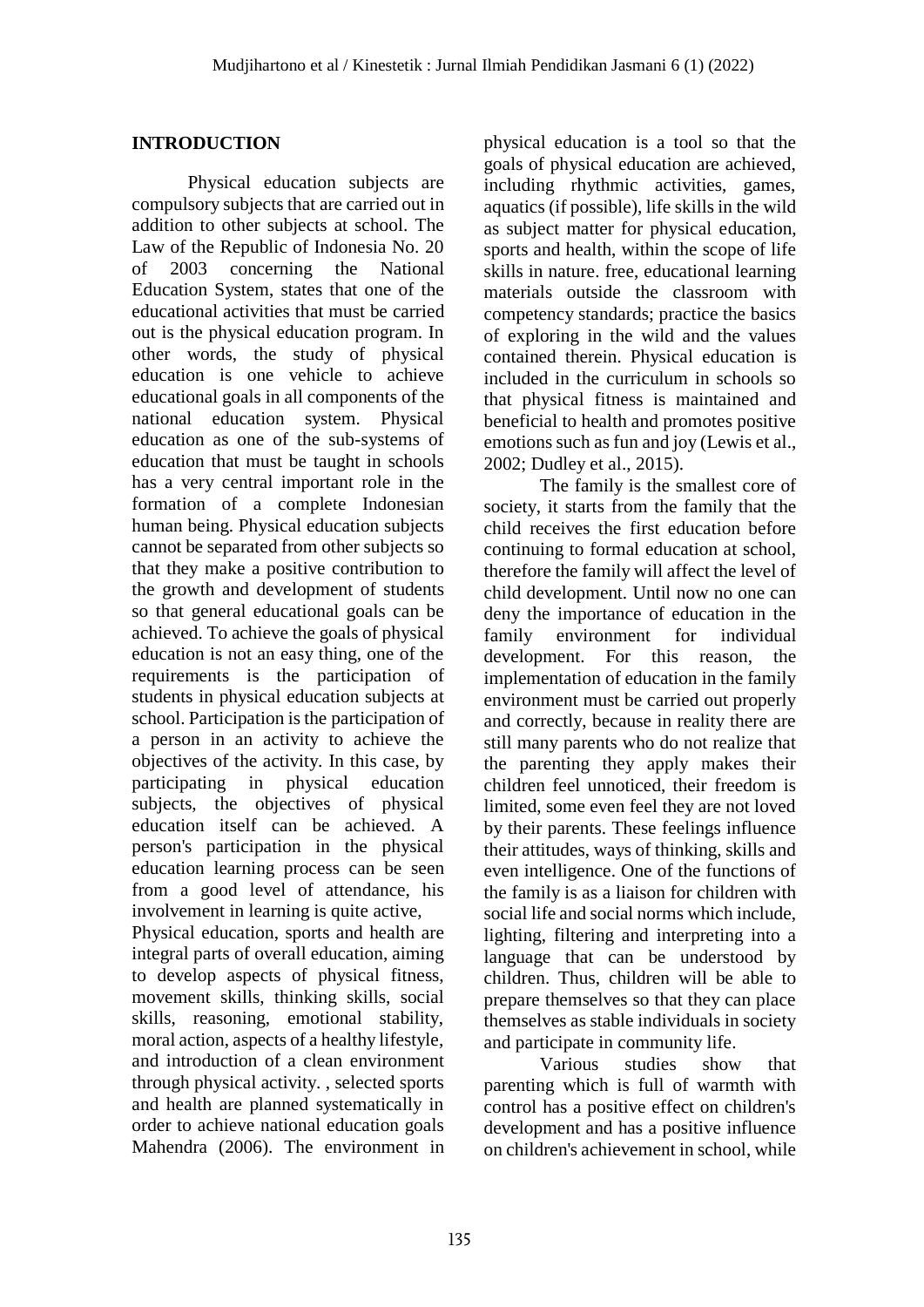parenting that is too harsh and too permissive will hinder children's ability to achieve achievement. So at a glance, parenting will also affect the level of children's participation in an activity, because from several studies it is stated that parenting applied by parents will affect the motivation and achievement of children's learning achievements. One of the factors in achieving these achievements requires the participation of children, it is impossible for this achievement to be achieved if a child does not participate in these activities.

In the context of understanding this phenomenon, it is interesting that Unesco suggested that education must contain three elements: (a) learning to know (learn to know), (b) learning to do (learn to do) and (c) learning to live together ( learn to live together). The first and second elements are more focused on forming having, so that human resources have quality in knowledge and skills. The third element is more focused on being towards the formation of national character. Now, that element becomes very important. The generation of a sense of nationalism, which is not towards narrow nationalism; inculcating the ethics of living together, including as a nation and state; understanding human rights correctly, respecting differences of opinion, not imposing will, developing social and environmental sensitivity and so on.

Character is a system of beliefs and habits that direct the actions of an individual. Therefore, if knowledge of a person's character can be known, it can also be seen how the individual will behave in certain conditions. The most important element in the formation of character is the mind, because the mind in which there are all programs formed from life experiences, is the forerunner of everything. Therefore, the mind should get serious attention. So it must be

believed that education is one of the ways to improve the formation of the nation's character. This social emotional competencies (SEC) framework is part of affective education in adolescent individual development and environmental learning can produce broader psychosocial benefits (Berryhill and Prinz, 2003). Social emotional competencies (SEC) are reflected in the knowledge, skills, and attitudes of adolescents to manage thoughts and emotions constructively, manage their actions, and cultivate good relationships (Guerra et al., 2014). Social emotional competencies (SEC) are associated with behavior, academic achievement, better relationships between adolescents and peers as well as mental health (Durlack et al., 2011). Outdoor education (OE) integration of social emotional learning has the potential to facilitate social emotional competencies (SEC) in the short term (Brookes, 2003) or the long term (Barwick, 2004).

# **METHOD**

# Research time and place

The research will be conducted at the UPI Softball Field starting from March 2021 to October 2021. Data collection is carried out in the period March and September 2021 and will involve final semester PJKR students.

# Research methods

The research is a pre-post experimental design research, which is to get data from Labschool students who participate in a character building program through physical education. The research method is a method taken to obtain data, analyze and conclude research results. For this reason, the role of the use of methods in conducting research is important.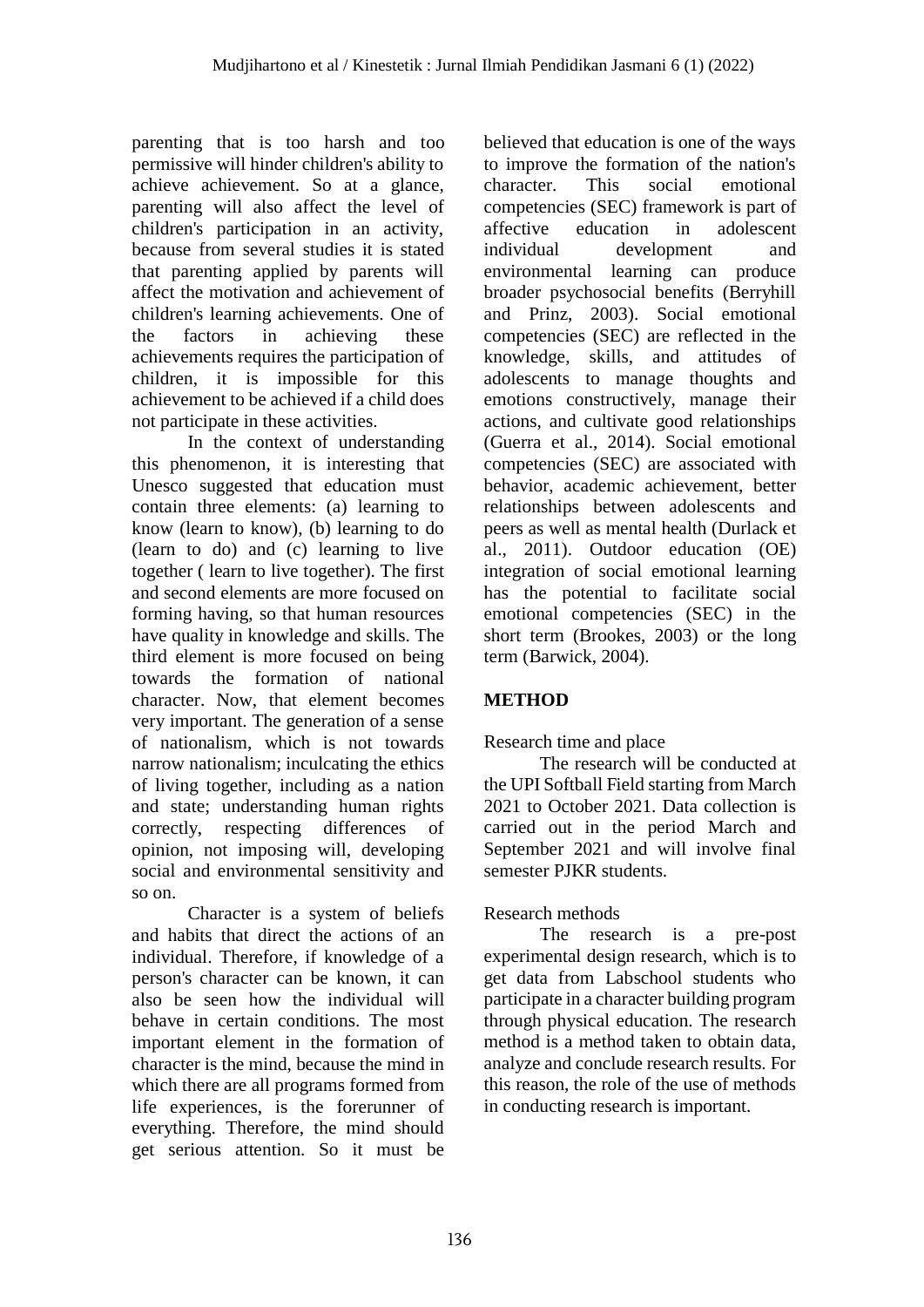### Research subject

The research subjects that will be used in this study are students of SMP Labschool UPI with a random sampling technique that refers to two selection of sampling techniques, namely random selection and random assignment (Johnson & Christensen, 2012; Ali, 2011), this is based on research needs that need facilities and infrastructure in schools that will become research sites, especially infrastructure facilities related to Physical Education learning.

### Instrument

The main instrument that will be used to collect data in this study, the first is to obtain data on a character-related questionnaire for junior high school students. Questionnaire of social emotional competencies(SEC)given twice in the pretest and posttest, adapted from the SECQ (social emotional competencies questionnaire) (Zhou & Ee, 2012). Validity testing with a value of 0.90 indicates the suitability of the model is acceptable (Zhou  $\&$  Ee, 2012). Then the SECQ (social emotional competencies questionnaire) was retested the validity of the language through theoretical validity and face validity by the Language Center of the Indonesian Education University & English Achievement Learning Center (2019) with a conformity value of 0.90 indicating the criteria are very valid and can be used without revision (Kline, 2005).

### Design or Data Analysis

The research design used in this study was an experimental design with a True Experiment design with Multiple Treatment and Control with Pretest design (Shadish, Cook & Campbell, 2002). Participants were assigned randomly (randomly selection & randomly assigned) into three types of intervention (experimental group) and a control group, namely (1) the experimental group would be treated with an outdoor education learning model (2) the control group would be treated with a conventional model.

### **RESULT**

Data on social emotional competencies (SEC) of SMP Labschool UPI students obtained through the social emotional competencies questionnaire (SECQ) on the pretest and posttest in the experimental group and control group, will be used to draw research conclusions according to the research problem, research questions, hypotheses, and research objectives. . To be able to draw research conclusions, the data must be processed and analyzed first. Data processing is carried out based on data processing procedures, consisting of two parts, namely data exposure and hypothesis testing. The data is presented in the data presentation section in the form of averages, standard deviations and the acquisition of the percentage of social emotional competencies (SEC) for students of SMP Labschool UPI.

### Data Exposure

The average gain and standard deviation of social emotional competencies (SEC) of students at the time of pretest and posttest in the experimental group and control group are presented in the following table:

| <b>Table 1.</b> Average Earnings and Standard |
|-----------------------------------------------|
| Deviation $(SECO)$                            |

| Deviation (SECQ)                                     |            |            |          |  |
|------------------------------------------------------|------------|------------|----------|--|
| <b>Research</b><br><b>Pretest</b><br><b>Posttest</b> |            |            |          |  |
|                                                      | Group      | $\sqrt{a}$ | /σ       |  |
| <b>SECO</b>                                          |            | $= 5.21$   | $= 5.39$ |  |
|                                                      | Experiment | $= 0.37$   | $= 0.14$ |  |
|                                                      |            | $= 2.07$   | $= 1.92$ |  |
|                                                      | Control    | $= 0.28$   | $= 0.38$ |  |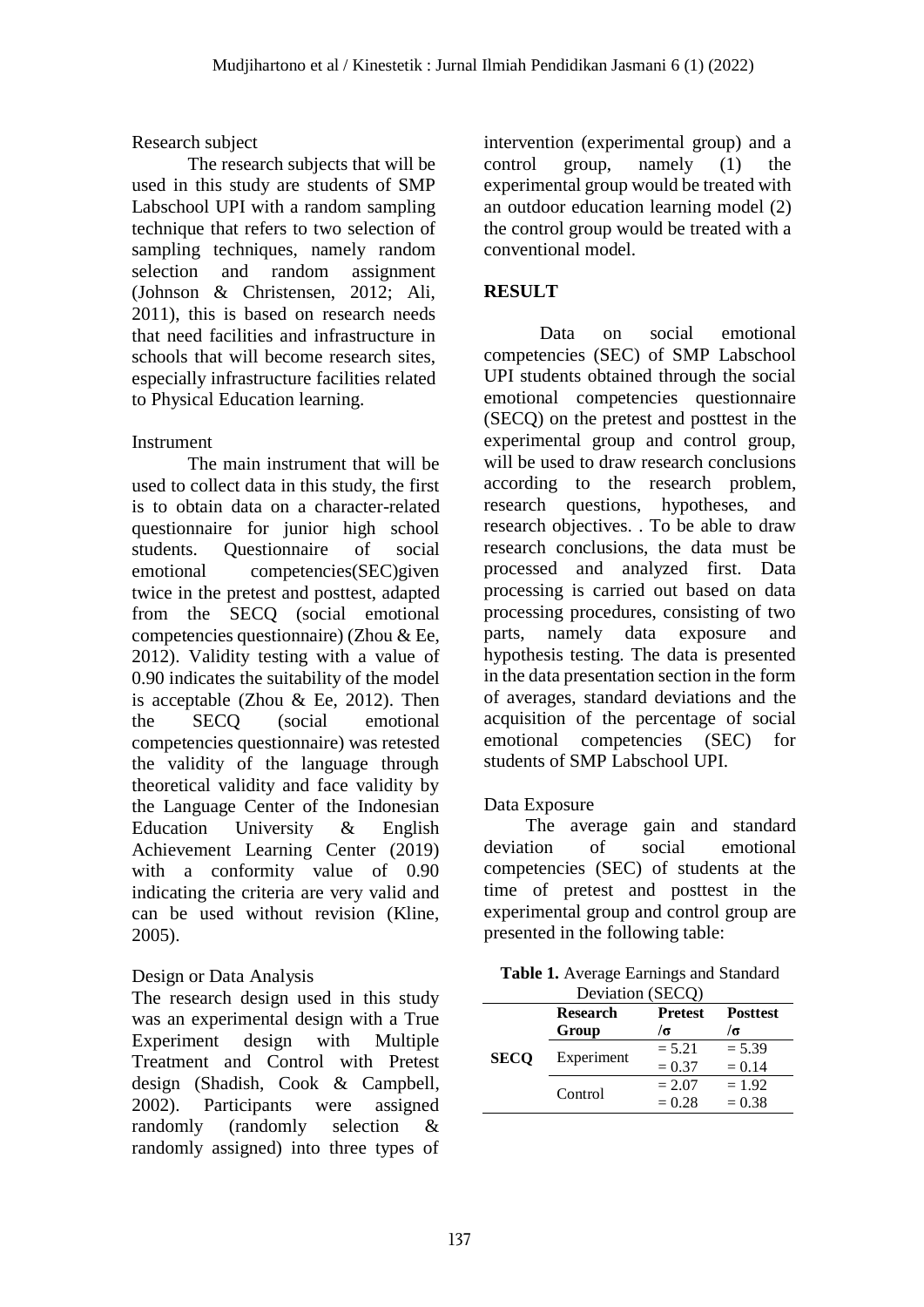Based on table 1, it can be seen that the average value of the outdoor education experimental group integrated with social emotional learning and the control group (academic extracurricular learning activities) in social emotional competencies (SEC) get an increase and a decrease in the posttest scores.

In the pretest of the outdoor education experimental group integrated social emotional learning in social emotional competencies (SEC) obtained an average value  $(\pi = 5.21)$  with a standard deviation ( $\sigma = 0.37$ ) and increasing during the posttest with an average value ( $\pi = 5.39$ ) with a score range of 0.18 and the standard deviation value ( $\sigma$  = 0.14) with a score range of 0.23.

In the pretest of the control group (academic extracurricular learning activities) in social emotional competencies (SEC) the average value ( $\pi$ )  $= 2.07$ ) with a standard deviation ( $\sigma =$ 0.28) and decreased during the posttest with an average value ( $\pi$  = 1.92) with a score range of 0.15 and the standard deviation value ( $\sigma = 0.38$ ) with a score range of 0.10.

**Table 2.** Obtaining Mean and Standard Deviation (Self-Awareness)

| <b>SECQ</b> | <b>Research</b><br>Group | <b>Pretes</b><br>t/σ | <b>Posttest</b><br>$\sqrt{a}$ |
|-------------|--------------------------|----------------------|-------------------------------|
| Self-       | Experiment               | $= 5.21$<br>$= 0.32$ | $=$ 5.46<br>$= 0.22$          |
| Awareness   | Control                  | $= 2.11$<br>$= 0.44$ | $= 1.90$<br>$= 0.49$          |

Based on table 2, it can be seen that the average value of the outdoor education experimental group integrated with social emotional learning and the control group (academic extracurricular learning activities) in the self-awareness competence get an increase and a decrease in the posttest scores.

In the pretest, the outdoor education experimental group integrated social emotional learning in self-Awareness competence, the average value ( $\pi$  = 5.21) with a standard deviation ( $\sigma = 0.32$ ) and increasing during the posttest with an average value ( $\pi = 5.46$ ) with a score range of 0.25 and the standard deviation value ( $\sigma$  = 0.22) with a score range of 0.10.

In the pretest of the control group (academic extracurricular learning activities) in self-Awareness competence, the average value ( $\pi$  = 2.11) with standard deviation ( $\sigma$  = 0.44) and decreasing at the time of posttest with an average value ( $\pi$  = 1.90) with a score range of 0.21 and the standard deviation value ( $\sigma$  = 0.49) with a score range of 0.05.

| <b>Table 3.</b> Average Earnings and Standard |
|-----------------------------------------------|
| Deviation (Social-Awareness)                  |

| <b>SECO</b>          | <b>Research</b><br>Group | <b>Pretest</b><br>$\sqrt{2}$ | <b>Posttes</b><br>t/σ |
|----------------------|--------------------------|------------------------------|-----------------------|
| Social-<br>Awareness | Experimen<br>t           | $= 5.13$<br>$= 0.42$         | $= 5.25$<br>$= 0.19$  |
|                      | Control                  | $= 1.92$<br>$= 0.46$         | $= 1.67$<br>$= 0.47$  |

Based on table 3, it can be seen that the average value of the outdoor education experimental group integrated with social emotional learning and the control group (academic extracurricular learning activities) in social-awareness competence get an increase and a decrease in the posttest scores.

In the pretest, the outdoor education experimental group integrated social emotional learning in the socialawareness competence obtained an average value ( $\pi$  = 5.13) with a standard deviation ( $\sigma$  = 0.42) and increasing during the posttest with an average value  $(\pi =$ 5.25) with a score range of 0.12 and the standard deviation value ( $\sigma$  = 0.19) with a score range of 0.23.

In the pretest of the control group (academic extracurricular learning activities) in the social-awareness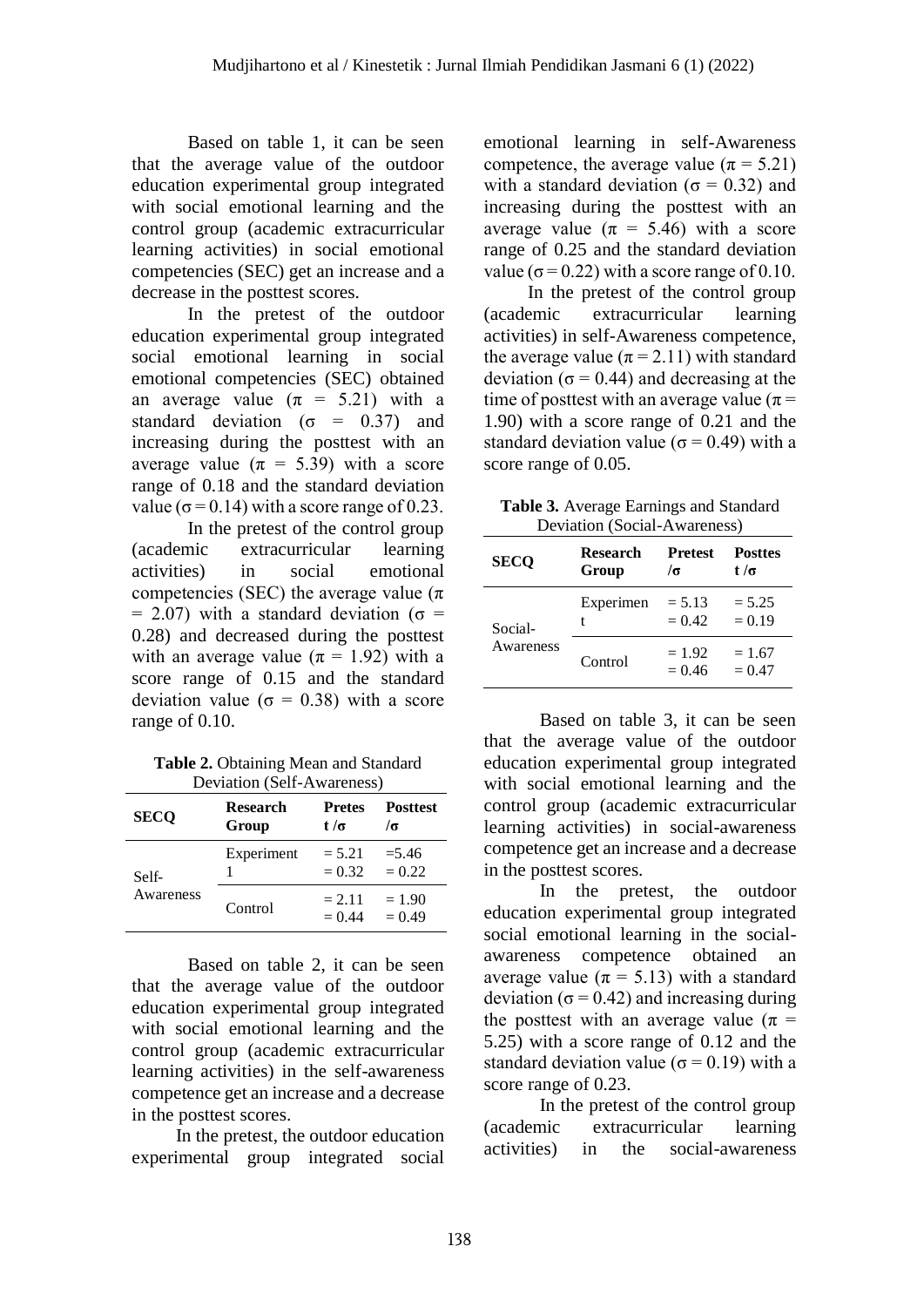competence, the average value ( $\pi$  = 1.92) with standard deviation ( $\sigma = 0.46$ ) decreasing during the posttest with an average value ( $\pi = 1.67$ ) with a score range of 0.25 and the standard deviation value ( $\sigma$  = 0.47) with a score range of 0.01.

**Table 4.** Average Earnings and Standard  $D$ eviation (Self-Management)

| <b>SECO</b>             | <b>Research</b><br>Group | <b>Pretes</b><br>t /σ | <b>Posttes</b><br>t /σ |
|-------------------------|--------------------------|-----------------------|------------------------|
| Self-<br>Manageme<br>nt | Experiment               | $= 5.18$<br>$= 0.38$  | $= 5.28$<br>$= 0.27$   |
|                         | Control                  | $= 2.19$<br>$= 0.67$  | $= 1.97$<br>$= 0.55$   |

Based on table 4, it can be seen that the average value of the outdoor education experimental group integrated with social emotional learning and the control group (academic extracurricular learning activities) in self-management competence get an increase and a decrease in the posttest scores.

In the pretest, the experimental group wall climbing integrated social emotional learning in self-management competence obtained an average value  $(\pi)$ = 5.18) with a standard deviation ( $\sigma$  = 0.38) and increasing during the posttest with an average value ( $\pi$  = 5.28) with a score range of 0.10 and the standard deviation value ( $\sigma = 0.27$ ) with a score range of 0.11.

In the pretest of the control group (academic extracurricular learning activities) in self-management competence, the average value ( $\pi$  = 2.19) with a standard deviation ( $\sigma = 0.67$ ) and decreasing during the posttest with an average value ( $\pi = 1.97$ ) with a score range of 0.22 and the standard deviation value ( $\sigma$  = 0.55) with a score range of 0.12.

**Table 5.** Average Earnings and Standard Deviation (Relationship Management)

| <b>SECO</b>  | Deviation (Relationship Management)<br><b>Research</b><br>Group | <b>Pretes</b><br>t /σ | <b>Posttes</b><br>t/σ |
|--------------|-----------------------------------------------------------------|-----------------------|-----------------------|
| Relationship | Experiment                                                      | $= 5.33$<br>$= 0.42$  | $= 5.52$<br>$= 0.28$  |
| Management   | Control                                                         | $= 2.04$<br>$= 0.57$  | $= 1.94$<br>$= 0.49$  |

Based on table 5, it can be seen that the average value of the outdoor education experimental group integrated with social emotional learning and the control group (academic extracurricular learning activities) in self-management competence get an increase and a decrease in the posttest scores.

In the pretest of the outdoor education experimental group integrated with social emotional learning in relationship management competence, the average value ( $\pi$  = 5.33) with a standard deviation ( $\sigma$  = 0.42) and increasing during the posttest with an average value ( $\pi$  = 5.52) with a score range of 0.19 and the standard deviation value ( $\sigma$  = 0.28) with a score range of 0.14.

In the control group pretest (academic extracurricular learning activities) in relationship management competence, the average value ( $\pi$  = 2.04) with a standard deviation ( $\sigma = 0.57$ ) and decreasing at the posttest with an average value ( $\pi$  = 1.94) with a score range of 0.10 and the standard deviation value ( $\sigma$  = 0.49) with a score range of 0.08.

| <b>Table 6.</b> Average Obtaining and Standard |  |
|------------------------------------------------|--|
| Deviation (Responsible-Decision Making)        |  |

| <b>SECO</b> | <b>Research</b> | <b>Pretes</b> | <b>Posttes</b> |
|-------------|-----------------|---------------|----------------|
|             | Group           | t /σ          | t/σ            |
| Responsi    | Experiment      | $= 5.22$      | $= 5.45$       |
| ble-        |                 | $= 0.52$      | $= 0.23$       |
| Decision    | Control         | $= 2.11$      | $= 2.11$       |
| Making      |                 | $= 0.39$      | $= 0.30$       |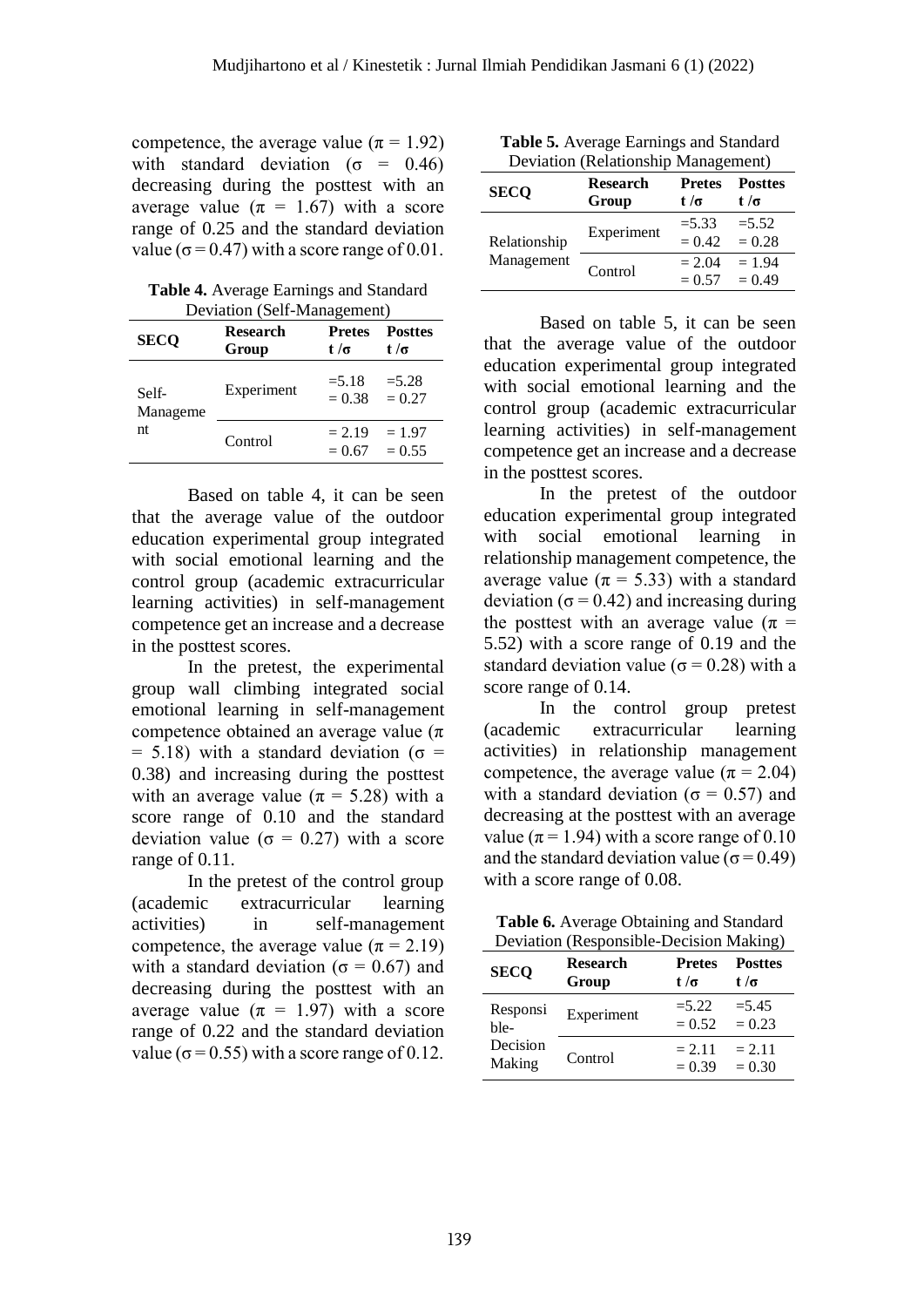Based on table 6, it can be seen that the average value of the experimental group for outdoor education integrated with social emotional learning and the control group (academic extracurricular learning activities) in responsibledecision making competence get an increase, and get a decrease at the posttest score.

In the pretest, the outdoor education experimental group integrated social emotional learning in responsibledecision making competence, the average value ( $\pi$  = 5.22) with a standard deviation  $(\sigma = 0.52)$  and increasing during the posttest with an average value  $( = 5.45)$ with a score range of 0.23 and the standard deviation value ( $\sigma = 0.23$ ) with a score range of 0.29.

In the pretest of the control group (academic extracurricular learning activities) in the responsible-decision making competence, the average value ( $\pi$ )  $= 2.11$ ) with a standard deviation ( $\sigma =$ 0.39) decreasing during the posttest with an average value  $(=2.11)$  and the standard deviation value ( $\sigma = 0.30$ ) with a score range of 0.09.

# Statistical Assumption Test

Statistical assumption test was conducted to test the first to third hypotheses, namely normality test and data homogeneity test. The normality test was carried out on the pretest and posttest data in the outdoor education experimental group (wall climbing was integrated with social emotional learning and the control group (academic extracurricular learning activities.

This is done to determine whether the data is normally distributed or not, so that the use of statistical analysis can be determined. Whether to use parametric statistics (normal data) or non-parametric (abnormal data). Furthermore, the homogeneity test was carried out on the pretest and posttest data in the experimental group (outdoor education integrated with social emotional learning) and the control group (academic extracurricular learning activities). This was done to see if the two groups came from different variances, so the three groups could not be compared.

### Normality test

Test of normality (Test of Normality) was carried out using the Kolmogorov Smirnov test at a significance level of  $= 0.05$ . Guidelines for making decisions are:

- 1. If the value of sig. Or the probability value of  $P < 0.05$ (non-normal distribution).
- 2. If the value of sig. Or the probability value of  $P > 0.05$ (normal distribution). The results are as follows:

| <b>Table 7.</b> Normality test                              |              |                    |        |  |
|-------------------------------------------------------------|--------------|--------------------|--------|--|
| <b>Kolmogorov Smirnov</b>                                   |              |                    |        |  |
| <b>Research</b><br>sig<br>N <sub>0</sub><br>value.<br>Group |              | <b>Description</b> |        |  |
| 1.                                                          | Experiment 1 | 0.20               | Normal |  |
|                                                             | Control      | 0.20               | Normal |  |

From table 4.6 the normality test using the Kolmogorov Smirnov test is a correction of the significance of Liliefors, it is known that, based on the Kolmogorov Smirnov test, it is known that the pretest and posttest social emotional competencies (SEC) data of the experimental group are normally distributed because the sig value.  $= 0.20$  > = 0.05 and the control group is also normally distributed because the sig.  $=$ 0.20. The data from the pretest and posttest results from the outdoor education experimental group were integrated with social emotional learning and the control group (academic extracurricular learning activities) sig. Or probability  $> 0.05$  this means that the data from the pretest and posttest results are normally distributed.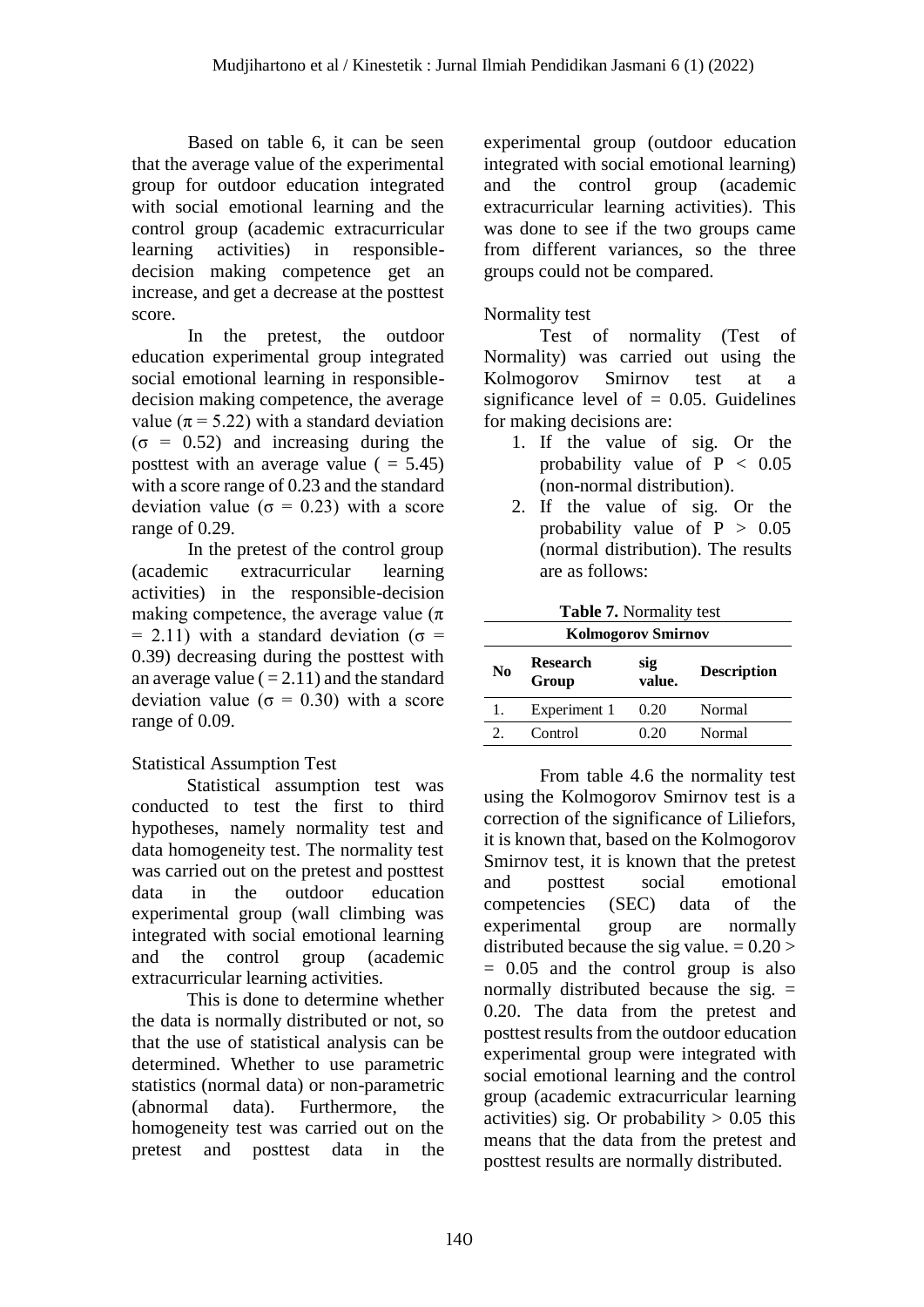### Homogeneity Test

Testing the homogeneity of variance using the Levene Test with the decision criteria as follows:

- 1. If the value of sig. Or the probability value of  $P < 0.05$ , the data comes from a population that has unequal variance (not homogeneous).
- 2. If the value of sig. Or the probability value of  $P > 0.05$ , the data comes from a population that has the same variance (homogeneous). The results of the homogeneity of variance test (Levene Test) are as follows:

| No. | <b>Test</b> | Value<br>of Sig | <b>Description</b> |
|-----|-------------|-----------------|--------------------|
| 1.  | Based on    | 0.60            | Homogeneous        |
|     | Mean        |                 |                    |
| 2.  | Based on    | 0.57            |                    |
|     | Median      |                 |                    |
| 3.  | Based on    | 0.57            |                    |
|     | Median and  |                 |                    |
|     | with        |                 |                    |
|     | Adjusted df |                 |                    |
| 4.  | Based on    | 0.56            |                    |
|     | Trimmed     |                 |                    |
|     | Mean        |                 |                    |

From the results of the homogeneity test, it is known that there are four (4) results of the homogeneity test of variance, namely: based on mean; based on medians; based on median with adjusted df; and based on trimmed mean. Because the next test will use the average difference test, the results of the homogeneity of variance test used are based on the mean. Based on table 4.8 obtained the value of sig. based on the mean for the social emotional competencies questionnaire (SEC) of students in the outdoor education experimental group integrated with social emotional learning and the control group (academic extracurricular learning activities) of sig.  $= 0.60 \ge 0.05$ , then the

variance is homogeneous. Based on the results of the research, it can be concluded that the data are normally distributed and homogeneous, so the test is carried out using parametric statistical analysis.

### Hypothesis testing

The average difference test was conducted to determine the differences between the experimental group for outdoor education integrated with social emotional learning and the control group (academic extracurricular learning activities). Data analysis was performed using SPSS statistics. The test was conducted by comparing the average value between the experimental group of outdoor education integrated with social emotional learning and the control group (academic extracurricular learning activities).

From processing through SPSS statistics, several results were obtained, namely Levene's Test for Equality of Variances dividing the column on the assumption of equal variance and unequal variance assumption. First, the test is done by looking for whether the variance of the three groups is the same or not. The stipulation is that if the variances of the three phases are the same, then for the average test, the value used is in the row column assuming the same variance. On the other hand, if the results of the variance testing of the three groups are not the same, then for the average test the numerical value refers to the row column for the assumption that the variance is not the same. For the different test results, the average social emotional competencies of the three groups are experimental group one (1) outdoor education (wall climbing is integrated with social emotional learning), experimental group two (2) outdoor education (wall climbing), and control group (extracurricular learning activities). academic) are listed in table 8.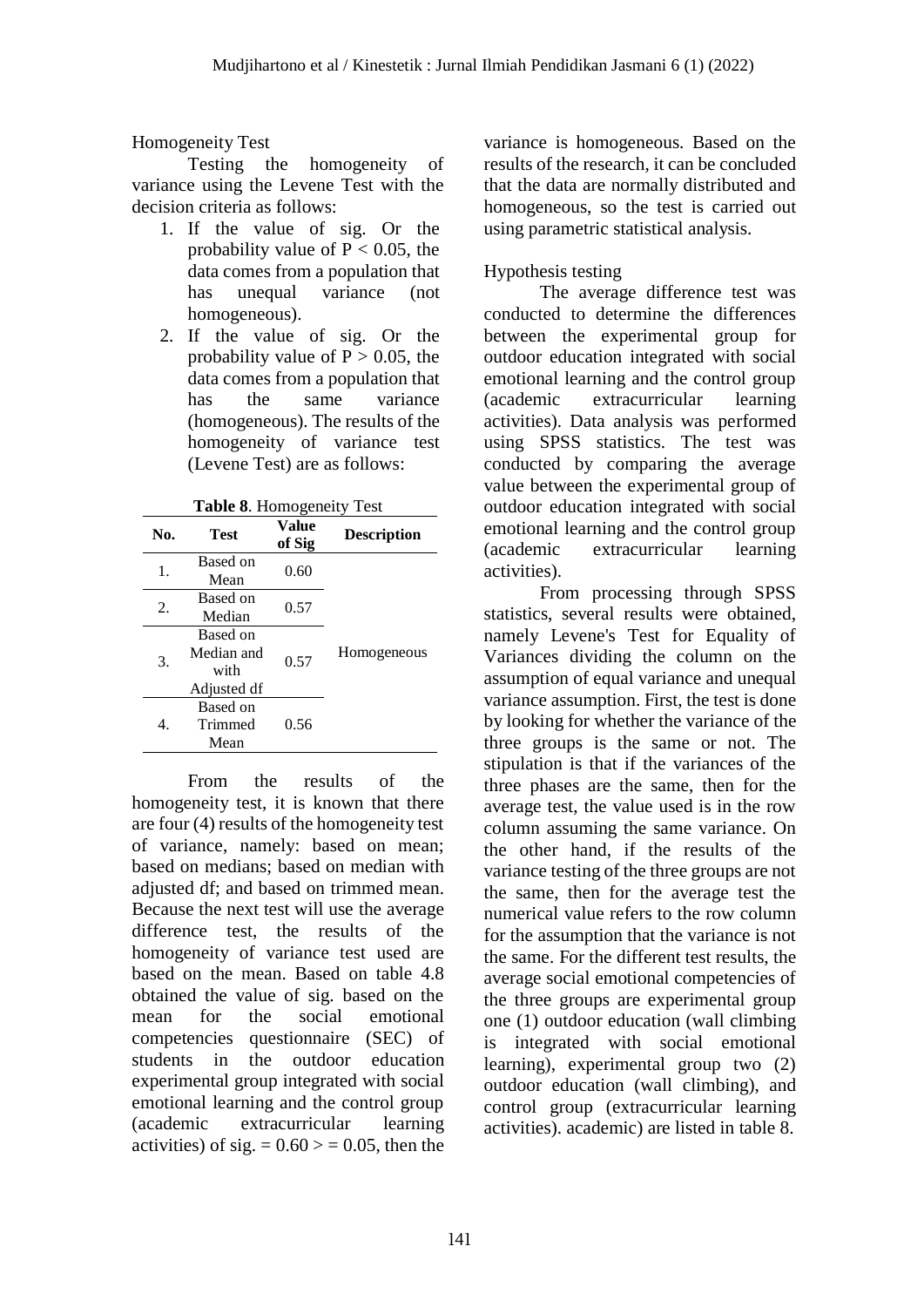#### **DISCUSSION**

This study discusses the development of social emotional competencies through outdoor education. From the results of data processing and analysis that has been carried out, the results and field findings are as follows: Based on the results of data processing and analysis, it shows that outdoor education has a significant influence on the development of social emotional competencies.

Findings on Development of Social Emotional Competencies Through Outdoor Education (Wall Climbing Integration of Social Emotional Learning)

In outdoor education integration of social emotional learning, the authors found results that significantly influence the development of social emotional competencies. Other findings when in the field, when students do outdoor education activities, integrate social emotional learning, they look very enthusiastic to take part in these activities. Although at first the students were confused about the outdoor education integration of social emotional learning because they did not know about the activity. But after being explained and then put into practice, they were very happy and enthusiastic. They give each other encouragement, and build good relationships so that they can safely carry out outdoor education activities, integrate social emotional learning, according to the procedures previously stated. In the social emotional competencies questionnaire (SECQ) test, the outdoor education experimental group on the integration of social emotional learning experienced a very significant increase in self-awareness items with an average pretest and posttest score range of 0.25, social-awareness 0.12, selfawareness management 0.10, relationship

management 0.19, and responsibledecision making 0.23. The results of this study are in accordance with the results of previous studies that outdoor education integration of social emotional learning can provide benefits to the development of students' social emotional competence.

There are 5 (five) components of social emotional competencies integrated in the outdoor education activities of this study, namely Bridgeland et al., (2013): (a) self-awareness, the ability to accurately recognize one's emotions and thoughts on behavior, one of which is when practicing of belay and climb when the first student (climber) climbs an artificial rock climbing area with a height of 12 meters and the second student (belayer) protects the first student (climber) in such situations and conditions the second student (belayer) must observe every movement of students the first (climber) whether to fall or continue climbing to completion accurately and recognize the emotions of the needs of the first student (climber) starting from the distribution of the rope, lock-system when falling so as not to burden the first student (climber) because of communication between the two students emotionally; (b) social awareness, taking perspective and empathizing with other people from various backgrounds and cultures, ethics and behavior, such as when installing the students work together on security procedures starting from ropes, body protection, security system in the artificial rock climbing area and then help each other when there are difficulties without seeing ethnicity, religion, and race so creating empathy, ethics and good behavior; (c) self-management, the ability to manage one's emotions, thoughts, and behavior effectively in different situations. This includes managing stress, motivating yourself e.g. practice of climbing technique requires many diverse movements simultaneously, when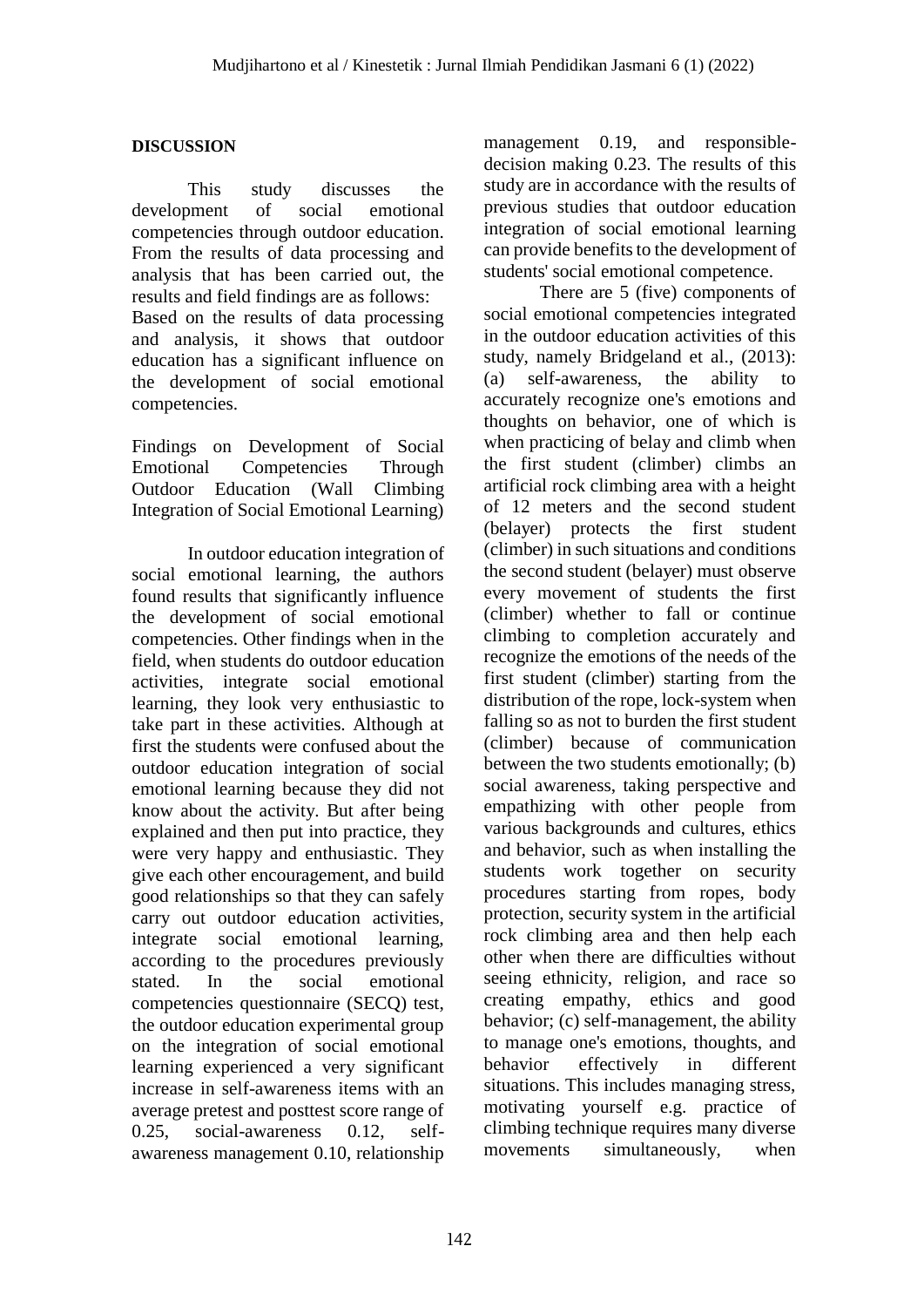students perform rhythmic arm and leg movements and manage stress so as not to fall and motivate themselves to perform movements well so that they can complete a climb; (d) relationship management builds and maintains healthy and rewarding relationships with various individuals and groups. This includes communicating clearly, listening actively, working together, in practice of belay procedures prioritizing responsive, accurate and measured responses in every security measure in climbing, when students do belaying build good relationships with students doing climbing starting from observing every movement , communication on climbing needs, among others, the rope groove system through good cooperation so that climbing is successful and safe; (e) responsibledecision making, individuals develop their ability to make constructive choices about personal behavior and social interactions. Implemented in tools checking activity is conditioning equipment before and after climbing so that it can be carried out properly and reduce obstacles and obstacles that occur during the activity later, when students prepare the equipment with their respective groups to plan how the equipment is fully available without a shortage of equipment for climbing, selecting and sorting in a sequential and constructive manner which equipment will be used and which will not be used so that climbing takes place optimally. The students are faced with group dynamics so that they control personal behavior in tools checking and avoid conflict that can harm the students and their group through paripurna social interactions.

Tan (2005) conducted a study to determine the effect of outdoor education (OE) on time management, social competence, task leadership, emotional control, confidence and active initiative. maintained for certain skills and

competencies. Jessie and Chew (2014) categorize the benefits of outdoor education through social emotional learning with five (5) social emotional competencies (SEC) consisting of: (a) self-awareness,accurate identification of one's emotions and reasons why one feels that way, understanding of one's strengths and weaknesses; (b) social awareness, thinking from other people's point of view, empathizing with other people's emotions and situations, understanding other people's needs, respecting diversity and respecting others regardless of other people's backgrounds; (c) selfmanagement, controlling one's emotions and behavior. This relates to the ability to handle stress well, be self-motivated and goal-oriented, have good organizational skills and discipline. good selfmanagement also means the ability to get through difficult times in a positive way; (d) relationship management, communicate effectively and manage conflict resolution through effectiveness to others to build and maintain bonds, collaboration and cooperation with team members, and have leadership skills to guide and empower others; (e) responsible-decision making, identifying and analyzing problems or situations effectively. One must weigh the pros and cons of each solution, and take into account the consequences of one's decision. If given a task, one should be able to make a strategy based on one's own strengths and those of others, and to reflect on their performance after completing the task. identify and analyze problems or situations effectively. One must weigh the pros and cons of each solution, and take into account the consequences of one's decision. If given a task, one should be able to make a strategy based on one's own strengths and those of others, and to reflect on their performance after completing the task. identify and analyze problems or situations effectively.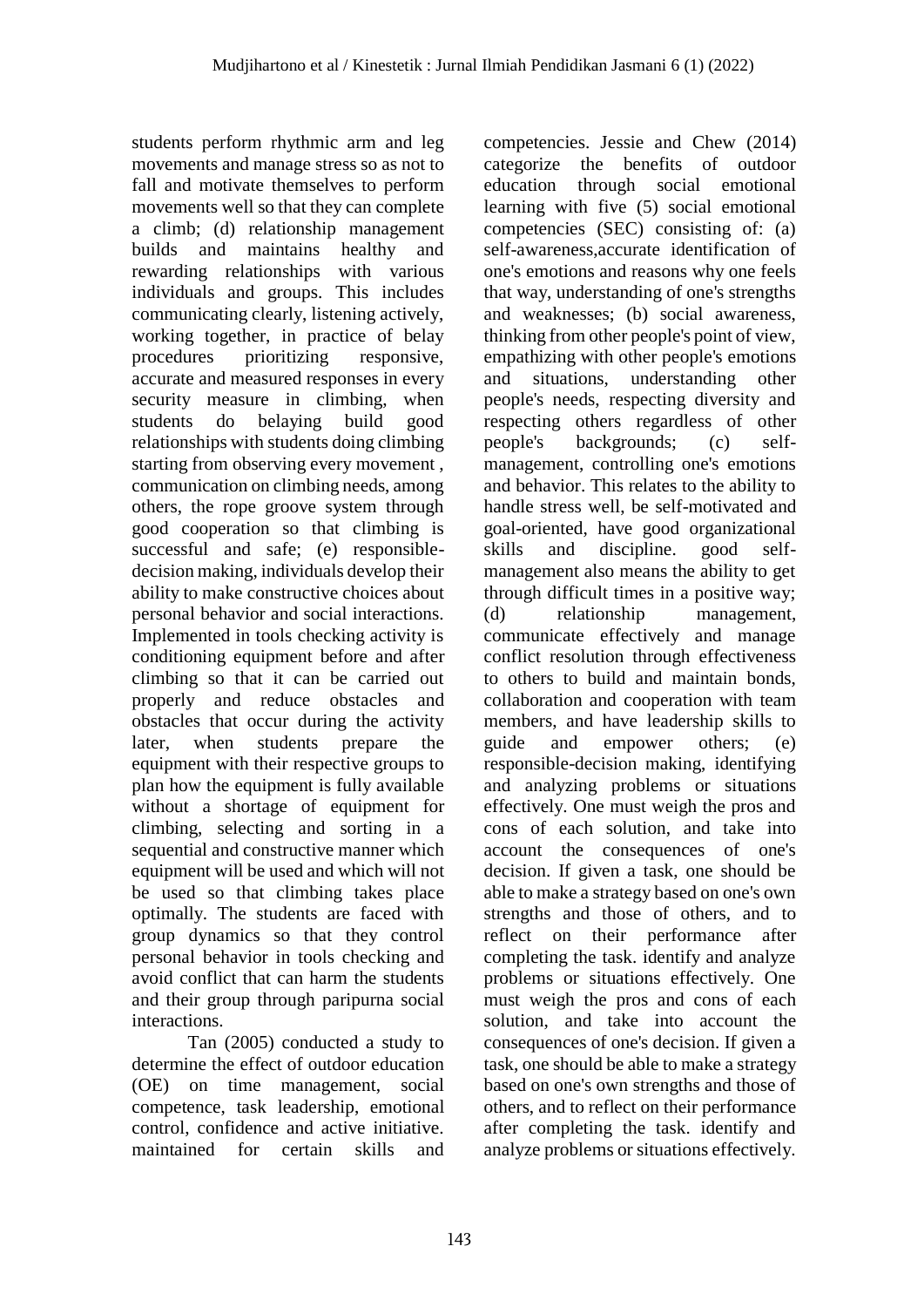One must weigh the pros and cons of each solution, and take into account the consequences of one's decision. If given a task, one should be able to make a strategy based on one's own strengths and those of others, and to reflect on their performance after completing the task.Outdoor education(OE) with social emotional learning has the potential to facilitate social emotional competencies (SEC) in the short term (Brookes, 2003) or long term (Barwick, 2004).

Findings on the Development of Social Emotional Competencies through academic extracurricular learning activities

In academic extracurricular learning activities, the authors found results that affect the development of social emotional competencies. Other findings when in the field when students carry out academic extracurricular learning activities they look normative in participating in these activities. In the social emotional competencies questionnaire (SECQ) test, the control group (academic extracurricular learning activities) experienced a decrease in selfawareness items with a pretest and posttest mean score range of 0.21, socialawareness 0.25, self-management 0 .22, relationship management 0.10, and responsible-decision making 0.00.

# **CONCLUSION**

This research reveals several conclusions. Social emotional competencies are predictors of affective aspects in outdoor education activities for students of SMP Labschool Universitas Pendidikan Indonesia. The outdoor education program has a high value on the development of social emotional competencies.However, the realization of outdoor education activities (wall climbing) is not enough to be supported only by outdoor education activities, moreover it is only for academic learning activities. However, after being analyzed separately, the integration of social emotional learning in outdoor education activities (wall climbing) is an attribute of a planned structured learning program (intentionally structured) that functions as a driving force to realize actual behavior to be physically active in the development of social emotional competencies which has a strong contribution. and significant based on different test.Regarding social emotional competencies, among the five (5) kinds of competencies, namely selfawareness, social awareness, selfmanagement, relationship management and responsible decision-making. Selfawareness is more dominant among students of SMP Labschool Universitas Pendidikan Indonesia, compared to social awareness,self-management, relationship management and responsible decision making.These five kinds of competencies are significantly different. This means that students' involvement in outdoor education activities is driven more by planned structured learning programs.

# **REFERENCES**

- Abdul Jabbar, B. (2008). Learning Management of Physical Education and Sports. Bandung: FPOK UPI Bandung.
- Arikunto, Suharsimi. (2002). The research procedure is a practical approach. Bandung: Rineka Cipta.
- Astuti, Y., & Mardius, A. (2017). Collaborative game development in physical education and sports in elementary schools to optimize character formation. Journal of Physical Education and Sport, 2(2), 79-86.
- Bailey, R., Armor, K., Kirk, D., Jess, M., Pickup, I., Sandford, R., & Education, BP (2009). The educational benefits claimed for physical education and school sport: an academic review. Research papers in education, 24(1), 1- 27.